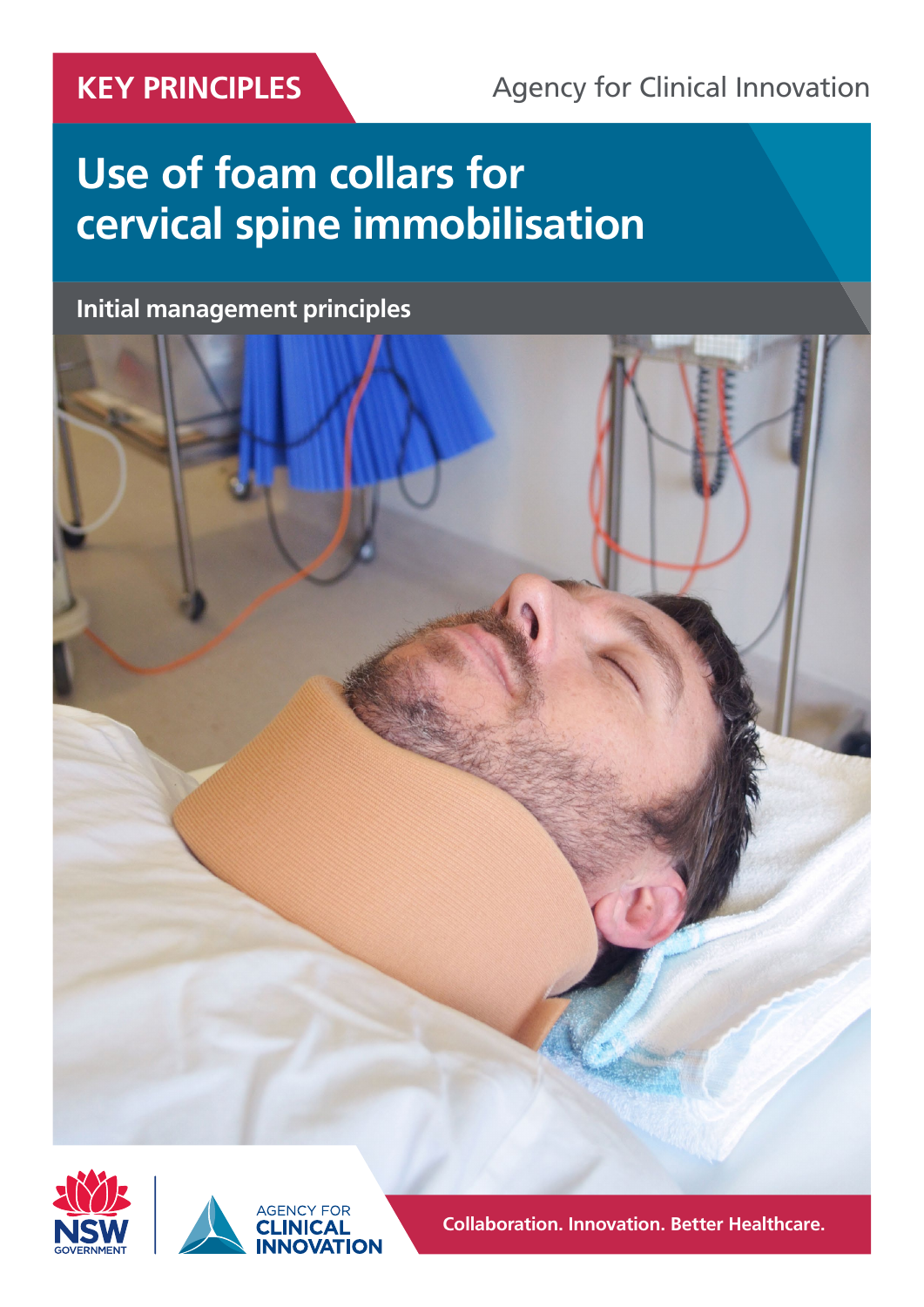#### The Agency for Clinical Innovation (ACI) works with clinicians, consumers and managers to design and promote better healthcare for NSW. It does this by:

- *service redesign and evaluation* applying redesign methodology to assist healthcare providers and consumers to review and improve the quality, effectiveness and efficiency of services
- *• specialist advice on healthcare innovation* advising on the development, evaluation and adoption of healthcare innovations from optimal use through to disinvestment
- *• initiatives including guidelines and models of care* developing a range of evidence-based healthcare improvement initiatives to benefit the NSW health system
- *• implementation support*  working with ACI Networks, consumers and healthcare providers to assist delivery of healthcare innovations into practice across metropolitan and rural NSW
- *• knowledge sharing* partnering with healthcare providers to support collaboration, learning capability and knowledge sharing on healthcare innovation and improvement
- *• continuous capability building* working with healthcare providers to build capability in redesign, project management and change management through the Centre for Healthcare Redesign.

ACI Clinical Networks, Taskforces and Institutes provide a unique forum for people to collaborate across clinical specialties and regional and service boundaries to develop successful healthcare innovations.

A priority for the ACI is identifying unwarranted variation in clinical practice and working in partnership with healthcare providers to develop mechanisms to improve clinical practice and patient care.

**www.aci.health.nsw.gov.au**

#### **AGENCY FOR CLINICAL INNOVATION**

Level 4, 67 Albert Avenue Chatswood NSW 2067

#### **PO Box 699 Chatswood NSW 2057**

**T** +61 2 9464 4666 | F +61 2 9464 4728 **E** aci-info@health.nsw.gov.au | www.aci.health.nsw.gov.au

SHPN (ACI) 180485, ISBN 978-1-76000-898-7.

**Produced by:** NSW Institute of Trauma and Injury Management (ITIM) and the Emergency Care Institute (ECI)

Further copies of this publication can be obtained from the Agency for Clinical Innovation website at *www.aci.health.nsw.gov.au*

Disclaimer: Content within this publication was accurate at the time of publication. This work is copyright. It may be reproduced in whole or part for study or training purposes subject to the inclusion of an acknowledgment of the source. It may not be reproduced for commercial usage or sale. Reproduction for purposes other than those indicated above, requires written permission from the Agency for Clinical Innovation.

**Version:** 0.1

**Trim:** ACI/D18/672 **Date Amended:** June 2018

ACI\_0087# (06/18)

**© Agency for Clinical Innovation 2018**

**Cover image credit/photographer:** Professor Kate Curtis, Illawarra and Shoalhaven Local Health District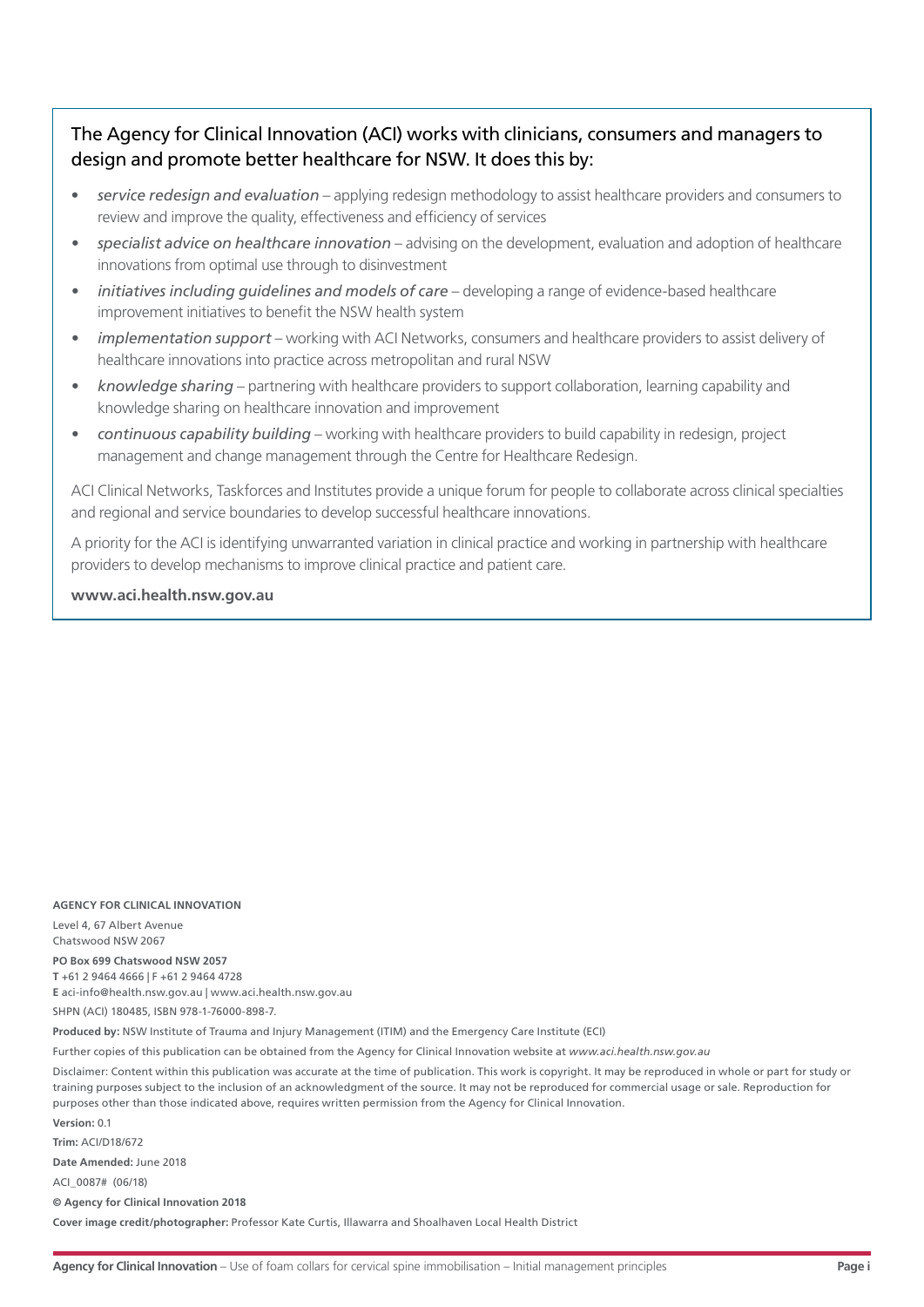## **Acknowledgements**

The content of these key principles was adapted from NSW, Australian and International Trauma Services cervical spine immobilisation guidelines. Specifically this document references content and/or has had input from the following organisations, local health districts (LHDs) and clinicians:

- Agency for Clinical Innovation (ACI)
	- − Emergency Care Institute (ECI)
	- − Institute of Trauma and Injury Management (ITIM)
	- º Trauma Innovation Committee
	- − Intensive Care NSW (ICNSW)
	- − State Spinal Cord Injury Service (SSCIS)
- NSW Ambulance
- Queensland Ambulance
- South East Sydney Local Health District (SESLHD)
	- − Trauma Service, St George Hospital
- Illawarra and Shoalhaven Local Health District (ISLHD)
	- − Kate Curtis, Emergency Clinical Nurse Consultant
- National Institute for Health and Care Excellence (NICE), UK
- Spinal Surgeons of NSW
- Australian and New Zealand Committee on Resuscitation.

### **Glossary**

| <b>Cervical collar</b>           | Medical device used to stabilise/support and limit the movement of a person's<br>cervical spine                                                          |
|----------------------------------|----------------------------------------------------------------------------------------------------------------------------------------------------------|
| <b>Cervical spine (c-spine)</b>  | Cervical vertebrae of the spine                                                                                                                          |
| <b>ED</b>                        | <b>Emergency Department</b>                                                                                                                              |
| eMR                              | Electronic medical record                                                                                                                                |
| Foam (soft) collar               | Disposable single use cervical collar made of soft, open-cell foam plastic with a cotton<br>stockinette cover and touch tape closure                     |
| <b>LHD</b>                       | Local health district                                                                                                                                    |
| <b>Rigid (stiff-neck) collar</b> | Single-use rigid or semi-rigid cervical collar made of a plastic (plexiglass) foam sandwich<br>composite that is a single piece and requires no assembly |
| <b>SAC</b>                       | Severity assessment code                                                                                                                                 |
| <b>SCI</b>                       | Spinal cord injury                                                                                                                                       |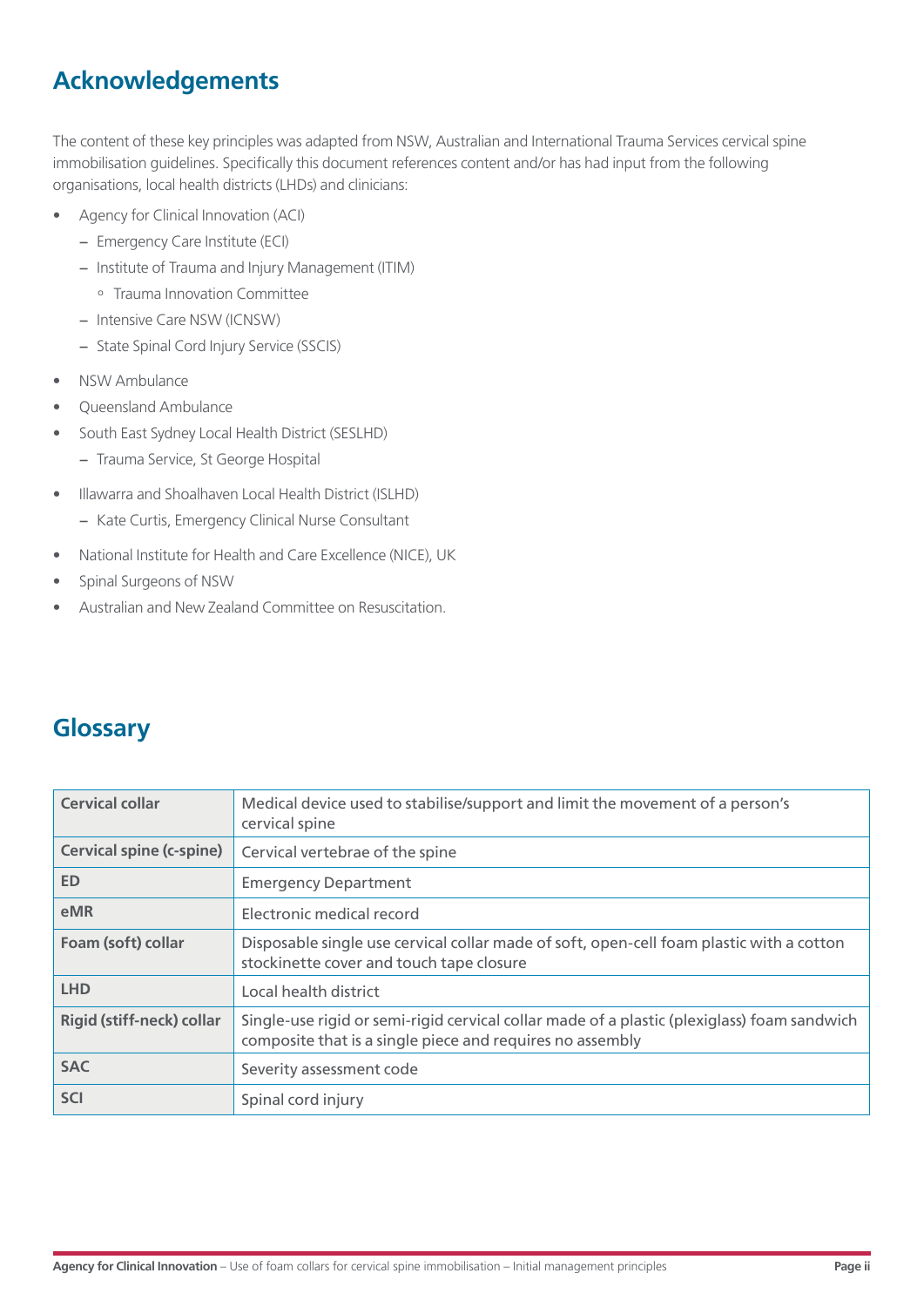### **Contents**

| Introduction<br>Evidence and position statement on the use of cervical collars |                       |
|--------------------------------------------------------------------------------|-----------------------|
|                                                                                |                       |
| Position statement on the use of cervical collars                              | $\mathbf{2}^{\prime}$ |
| Key principles of spinal care                                                  |                       |
| Prehospital                                                                    | 3                     |
| <b>Emergency Department</b>                                                    | 3                     |
| Unconscious, intubated patients in the Intensive Care Unit                     | 3                     |
| Radiological assessment and imaging                                            | 3                     |
| Documentation                                                                  | 3                     |
| Implementation and monitoring                                                  |                       |
| Implementation                                                                 | 4                     |
| Monitoring                                                                     | 4                     |
| References                                                                     | 5                     |
| Appendix: Example of LHD-based policy and procedure document                   | 6                     |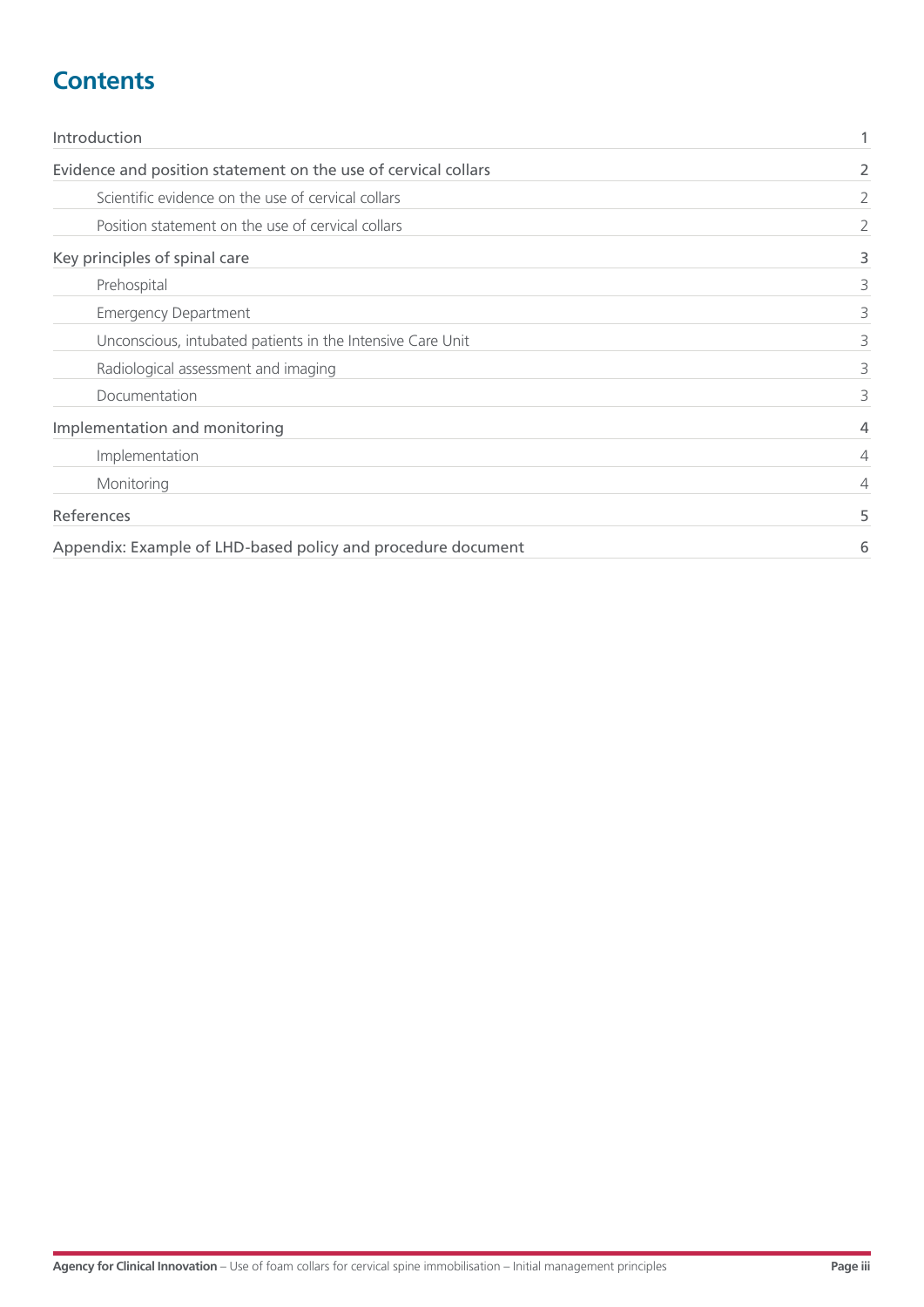### <span id="page-4-0"></span>**Introduction**

### A cervical collar is a medical device used to stabilise the neck of a person who has experienced an actual or potential traumatic injury to their cervical spine (c-spine).

There are a range of cervical collars manufactured, from foam (soft) collars to rigid collars.

The ACI Institute of Trauma and Injury Management (ITIM) reviewed relevant scientific literature and clinical network consensus on the use of rigid collars in patients with suspected cervical spinal injury and concluded that the risks of immobilisation with rigid collars outweigh the chance of benefit. The review was carried out in collaboration with the Emergency Care Institute (ECI).

This document outlines the ITIM and ECI position on the use of cervical collars and key principles of foam cervical collar use. It also includes information on monitoring foam cervical collar use in NSW.

The key principles have been developed to support health professionals who assess and treat patients with suspected cervical spinal injury in the prehospital and Emergency Department settings, including medical retrieval teams and Emergency Department clinicians.

The aim is continued patient-centred clinical practice, supporting the improvement of the prehospital and hospital-based management of patients with suspected cervical spinal injury.

The principles represent framework for NSW Ambulance and LHDs to implement foam cervical collars for trauma patients, and can be used to implement local procedures.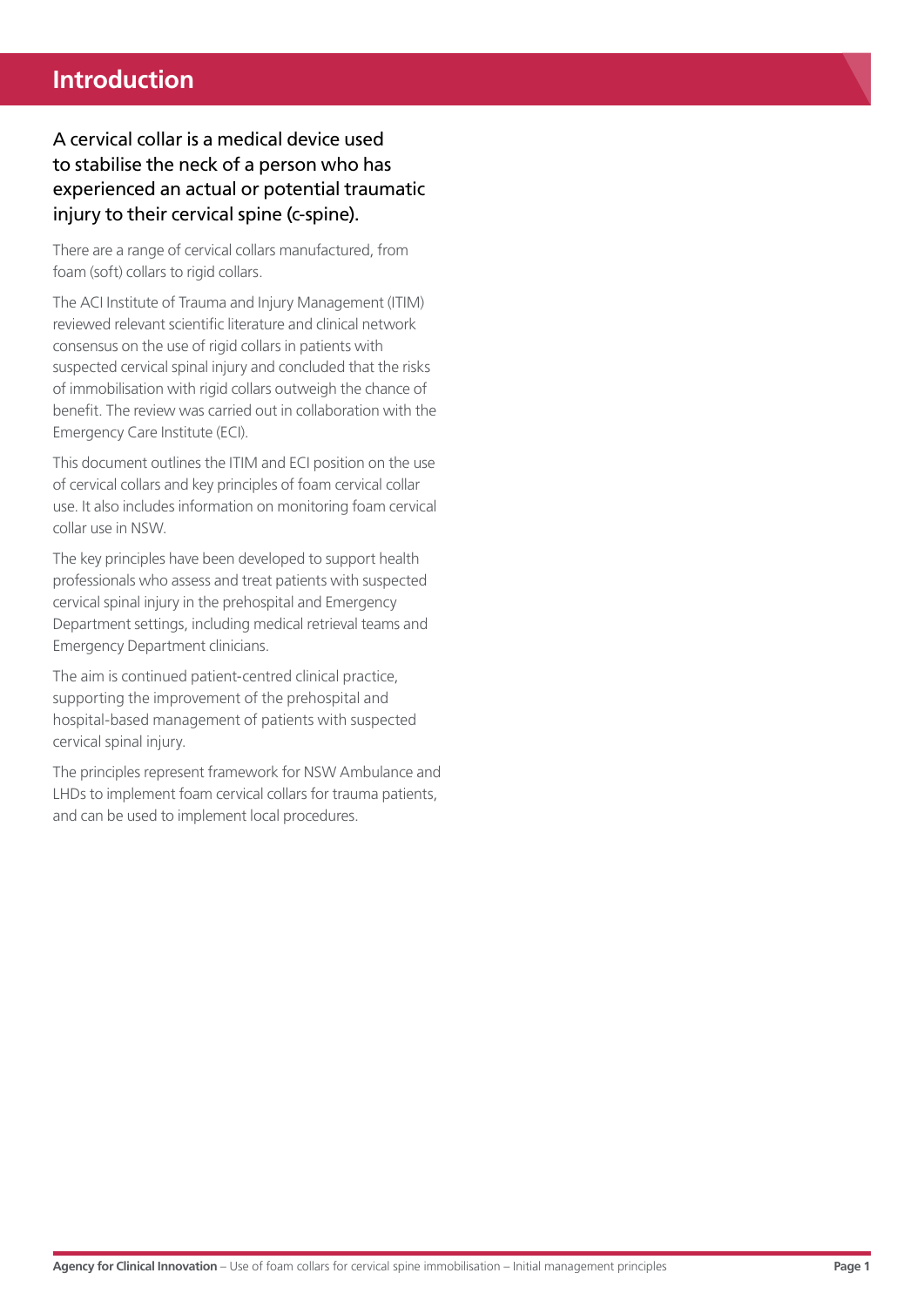#### <span id="page-5-0"></span>**Scientific evidence on the use of cervical collars**

There is no scientific evidence that any type of cervical collar used in prehospital transport or initial trauma management is effective in stabilising an acutely injured cervical spine or preventing further neurological deterioration in those with spinal cord injury (SCI).<sup>1</sup> However, there is evidence that rigid collars can lead to significant complications and morbidity when used to immobilise the c-spine.<sup>2-3</sup>

#### Potential complications of rigid collars

There are several clinically important complications associated with the use of rigid collars that are well described in the scientific literature.

- The rate of pressure areas of the scalp and neck associated with rigid collar use has been reported to range from 10-30% depending on the grade of skin compromise and duration of collar application.7-8
- It is well known that pain associated with rigid collar use can adversely affect compliance with immobilisation strategies designed to protect patients from further harm in the prehospital and hospital settings.<sup>9</sup>
- Rigid collar use is associated with impaired jugular venous return and rises in intracranial pressure both in head-injured and healthy people.10-12 Increases in intracranial pressure described in observational studies and case series of head injured patients range from 4-7mmHg.10-12 These increases can potentially compromise cerebral autoregulation and worsen outcomes in patients with severe head injury.
- Rigid collars, by restricting neck movement, may also impair respiratory effort and forced expiratory volume, particularly in older patients with chest injury or comorbid respiratory conditions, predisposing these patients to aspiration and pneumonia.<sup>8</sup>

A recent meta-analysis demonstrated increased mortality (RR=2.5, 95% CI 1.07, 5.41) associated with spinal immobilisation in patients with penetrating trauma, with no benefits observed with respect to reversible spinal injury.13

#### **Position statement on the use of cervical collars**

After consultation with specialist clinicians across NSW and consideration of the available evidence, ITIM and ECI have concluded that the risks of immobilisation with rigid collars outweigh the chance of benefit.

ITIM and ECI are advocating for the adoption of foam cervical collars in the initial management of injured adults and children requiring cervical spine immobilisation being transported by NSW Ambulance and presenting to NSW Health facilities.

Queensland Ambulance Service and a number of specialist trauma and spinal services in NSW, ACT and QLD have adopted the use of the foam cervical collars.<sup>4-5</sup> This change in practice has been supported by the Australian and New Zealand Committee on Resuscitation (ANZCOR) and the Spinal Surgeons of NSW.6

The change from rigid cervical collars to foam cervical collars is not a downgrading of spinal care and does not mean that the spine is cleared. The adoption of the foam cervical collar is part of holistic spinal care that encompasses the initial care, imaging and diagnosis, ongoing stabilisation and treatment of suspected or actual spinal injuries. This change represents a patient-centred approach, supported both by the scientific literature and medical experts who manage acute bony and spinal cord injuries in adults and children. The following key principles should be considered when reviewing or developing localised spinal care clinical guidelines or procedures.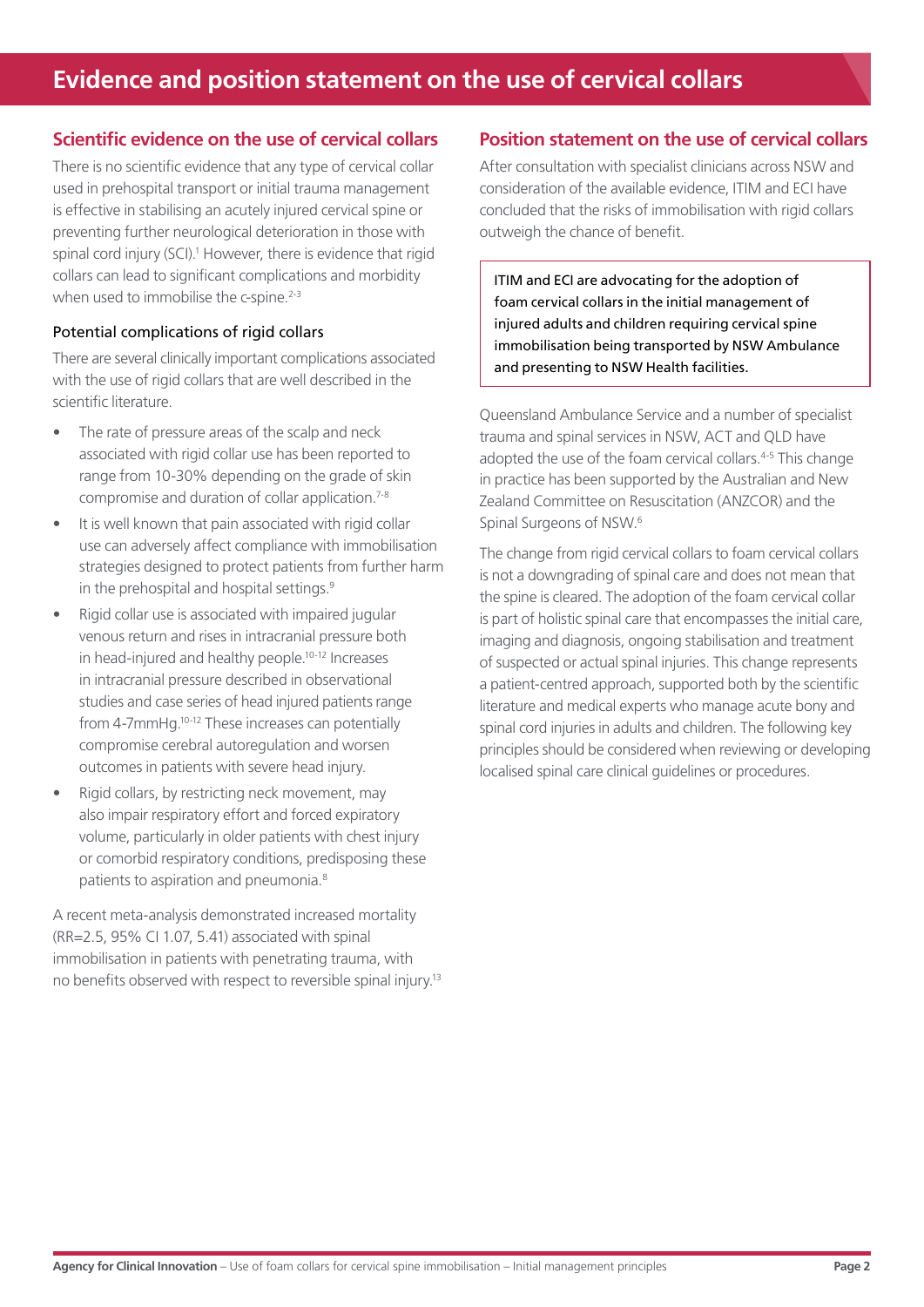#### <span id="page-6-0"></span>**Prehospital**

- Manage patients (adults and children) in the prehospital setting in accordance with NSW Ambulance *Protocol T5: Spinal Injuries* 12, with the application of a foam cervical collar to indicate that the cervical spine requires further assessment and imaging in the Emergency Department (ED) or on the ward if the spine has not been cleared in the ED.
- Medical retrieval teams should clinically assess the patient's neck for soft tissue and/or vascular injuries before applying the locally agreed cervical spine clearance criteria.
- Manage patients with any cervical collar device at the scene with full spinal precautions.
- When immobilising the cervical spine, tailor the approach to the person's specific circumstances. For example, it may be safer to avoid applying any cervical collar in patients with a pre-existing anatomical deformity or in uncooperative, agitated or distressed people.13 Neck bolstering devices, tape and sandbags may be used to provide additional lateral stability where appropriate.
- Only use a rigid backboard for extrication.<sup>15</sup>
- Document spinal care and precautions in the ambulance patient case sheet or electronic medical record (eMR) to facilitate safety monitoring.

#### **Emergency Department**

- Assess the patient using a decision support tool such as the National Emergency X-Radiography Utilisation Study (NEXUS) cervical spine clearance criteria.16 If the patient does not meet clearance criteria, apply a foam collar.
- To optimise neutral alignment of the cervical spine, position the adult patient on a bed and consider applying padding under the occiput. In children, consider applying padding under the torso (dependent on size and age).
- Explain to the patient the purpose of the foam cervical collar and the need to maintain alignment.
- Expedite radiological assessment and imaging.
- Maintain cervical spine immobilisation until a management plan has been determined and documented, and further diagnostics have been performed and/or reviewed.
	- − If cervical bony injury is identified, or if the patient cannot be cleared in ED due to competing priorities, apply a locally agreed cervical immobilisation collar such as a Philadelphia or Miami J collar, and refer to neurosurgery for advice.

### **Unconscious, intubated patients in the Intensive Care Unit**

- Maintain the cervical collar and apply spinal precautions. The sedated and/or medically paralysed patient will not be able to self-splint in the presence of spinal injury.
- Expedite radiological assessment and imaging.
	- − If cervical bony injury is identified or the patient cannot be cleared due to competing priorities or ongoing neurological signs referrable to the cervical spine, apply locally agreed cervical immobilisation collar such as a Philadelphia or Miami J collar, and refer to neurosurgery for advice.
	- − In circumstances where there is no cervical bony injury identified and there are no ongoing clinical suspicions of cervical injury, a foam cervical collar may be maintained in accordance with local policies until the patient can be assessed further. Evidence suggests that with appropriate neurosurgical expertise, such patients can be safely cleared with no further imaging.17-18

#### **Radiological assessment and imaging**

- Determine the need for radiological assessment of the cervical spine using decision support tools such as the NEXUS criteria,16 together with clinical evaluation of the patient's clinical presentation, condition, history and examination findings.
- The choice of radiological investigations is influenced by the patient's age, mechanism and suspicion of injury as well as the resources available to the clinician at the time of assessment.
- Decisions regarding the need for and type of radiological assessment of the cervical spine should be made in consultation with senior clinicians and be based on local policies and procedures.
- Imaging for spinal injury should be performed urgently, and the images should be interpreted immediately by a healthcare professional with training and skills in this area.<sup>14</sup>

#### **Documentation**

- Document assessment or imaging results, spinal clearance status or ongoing treatment requirements in the patient notes.
	- − If the cervical spine is cleared, documentation needs to state how, by whom, and who the decision was discussed with.
	- − If the cervical spine remains uncleared, documentation needs to state why it remains uncleared, how immobilisation is to be maintained, and who the decision was discussed with.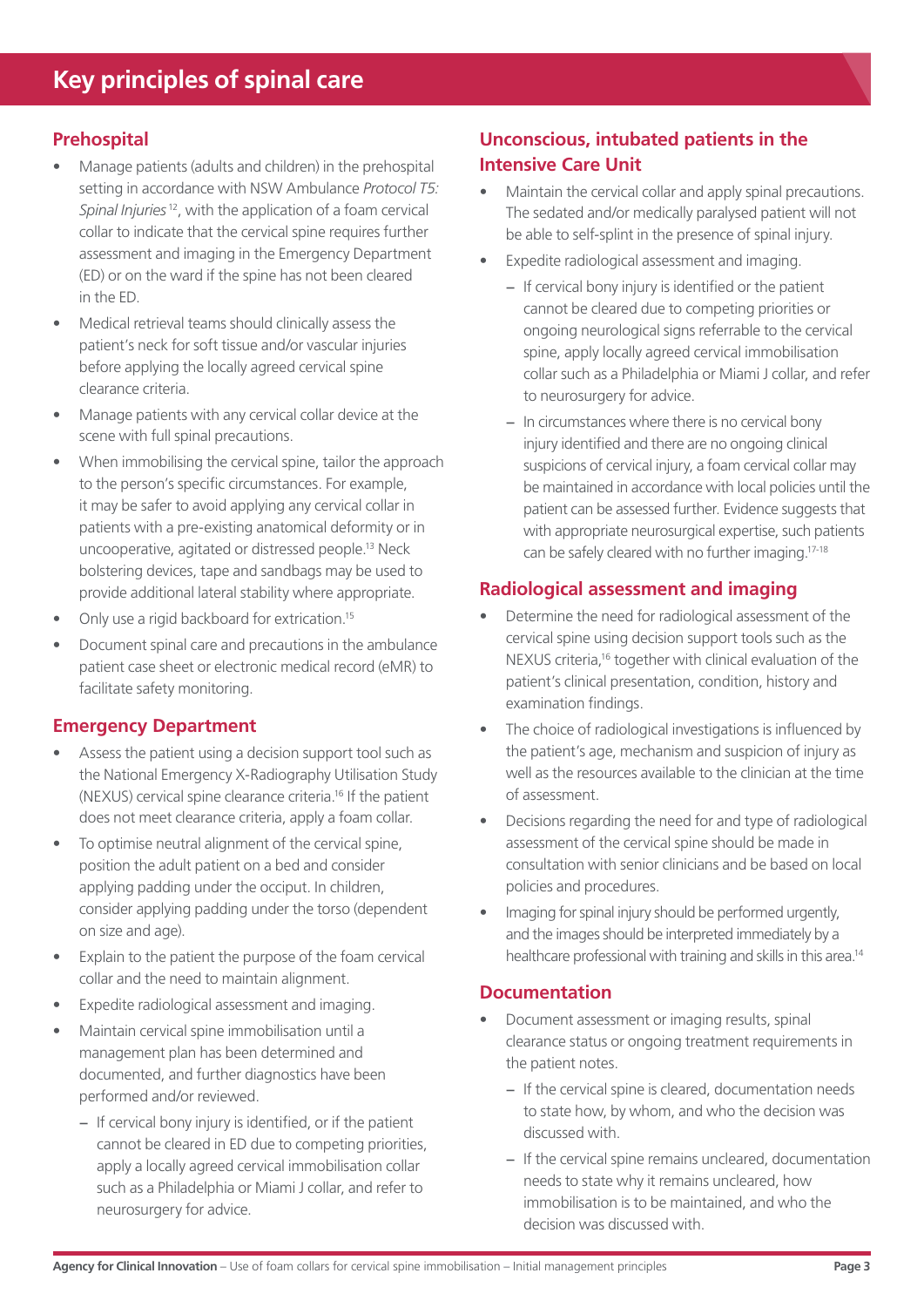#### <span id="page-7-0"></span>**Implementation**

This NSW ACI position statement represents endorsement based on a review of relevant scientific literature and clinical network consensus. It therefore represents a framework for NSW Ambulance and LHDs to implement foam cervical collars for trauma patients being transported to ED.

The ACI will collaborate with NSW Ambulance to support statewide implementation of foam cervical collar use. This will involve seeking approval from relevant NSW Ambulance governance committees.

LHDs and trauma services will be notified of proposed changes to NSW Ambulance and emergency practice at least one month prior to implementation.

This document may be used to develop or revise local procedures for the implementation of foam cervical collars in ED (see [Appendix](#page-9-0) for an example of a local procedure).

Implementation may involve:

- education of clinicians and paramedics
- a public awareness campaign to inform the community about the change in practice
- identification of foam cervical collars supplies, which can be recorded on a NSW stock registry to allow sites to ensure stores are available
- monitoring collar use and compliance through established and routine data collection and clinical governance.

#### **Monitoring**

Data on foam cervical collar use and any complications associated with major trauma patients will be monitored by ITIM through the NSW Trauma Registry and the ITIM Clinical Review Committee. The ACI will also use linked data from NSW Ambulance.

Data on prehospital and hospital use of foam collars will be tracked using the prehospital and hospital procedure coding sections on the NSW Trauma Registry, entered by trauma services across NSW.

The ITIM Clinical Review Committee will monitor and report on any severity assessment code (SAC) 1 or 2 incidents associated with cervical collar use in trauma patients presenting to ED.

An interim report on the implementation of foam cervical collars will be prepared by the ACI one year after the implementation of the key principles and presented for peer review.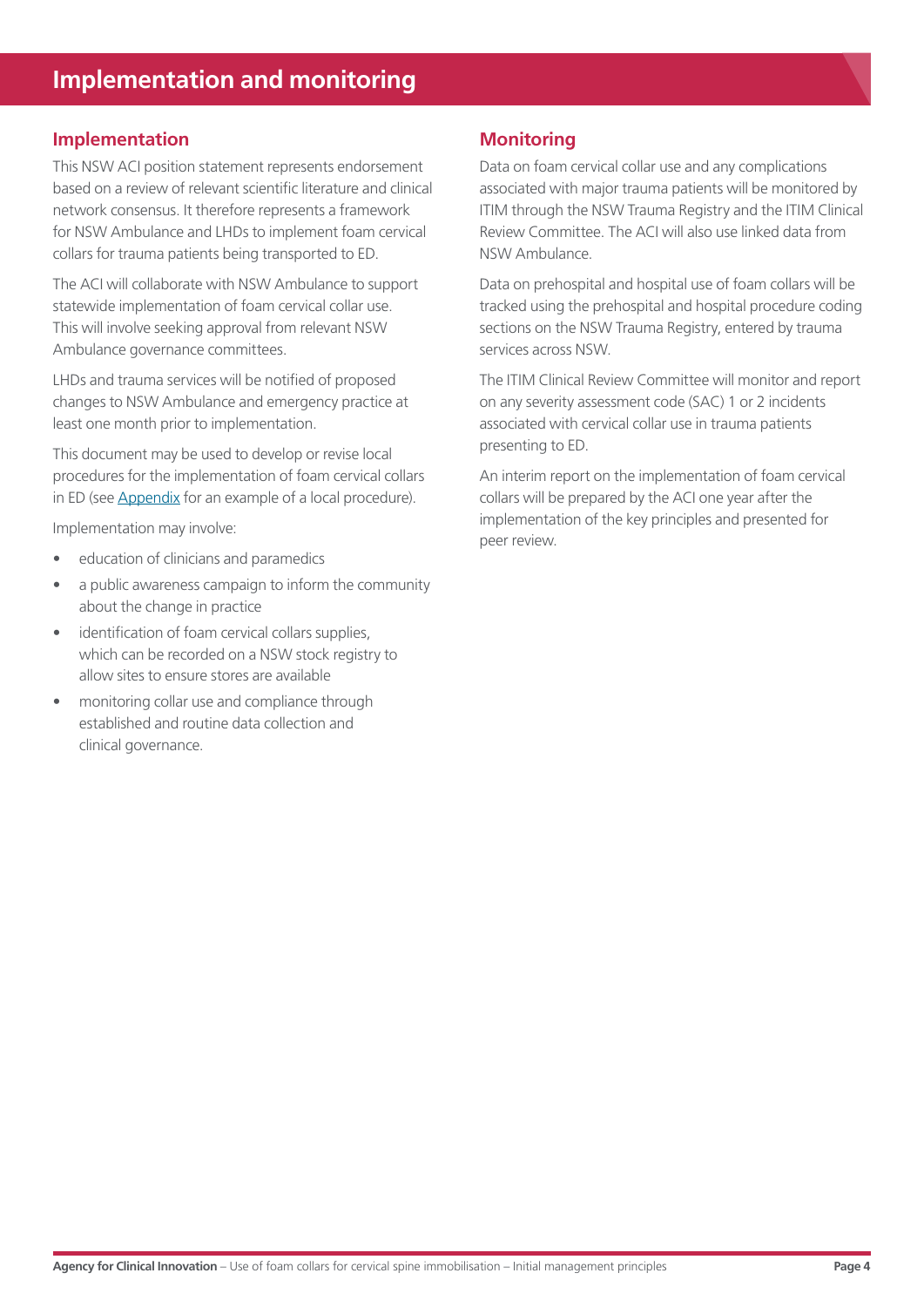### <span id="page-8-0"></span>**References**

- **1.** Miller CP, Bible JE, Jegede KA, Whang PG, Grauer JN. Soft and rigid collars provide similar restriction in cervical range of motion during fifteen activities of daily living. *Spine* (1976). 2010;35(13):1271–8.
- **2.** Quinn J, Enraght-Moony E, Queensland Ambulance Service. QAS spinal immobilisation evidence review [Internet]. Queensland Ambulance Service; 2015. Available from: [https://prehospitalandretrievalmedicine.](https://prehospitalandretrievalmedicine.files.wordpress.com/2015/05/spinal-immobilisation_evidence-review_170314_v3_eem.pdf) [files.wordpress.com/2015/05/spinal-immobilisation\\_](https://prehospitalandretrievalmedicine.files.wordpress.com/2015/05/spinal-immobilisation_evidence-review_170314_v3_eem.pdf) [evidence-review\\_170314\\_v3\\_eem.pdf](https://prehospitalandretrievalmedicine.files.wordpress.com/2015/05/spinal-immobilisation_evidence-review_170314_v3_eem.pdf)
- **3.** Kwan I, Bunn F. *Effects of prehospital spinal immobilization: A systematic review of randomized trials on healthy subjects.* Vol. 20, Prehospital and Disaster Medicine. 2005. p. 47–53.
- **4.** Queensland Government, Queensland Ambulance Service. *Clinical practice procedures: trauma/cervical collar.* 2016.
- **5.** Curtis K, St George & Sutherland Hospitals. *Cervical collars for suspected cervical spine injury in the Emergency Department*. 2016.
- **6.** Australian and New Zealand Committee on Resuscitation. *Guideline 9.1.6 – Management of Suspected Spinal Injury.* 2016.
- **7.** Ham W, Schoonhoven L, Schuurmans MJ, Leenen LP. Pressure ulcers from spinal immobilization in trauma patients: a systematic review. *J Trauma Acute Care Surg*. 2014 Apr; 76(4):1131-41. doi: 10.1097/ TA.0000000000000153.
- **8.** Peck GE, Shipway DJH, Tsang K, Fertleman M. Cervical spine immobilisation in the elderly: a literature review. *Br J Neurosurg*. 2018 Feb 28:1-5. doi: 10.1080/02688697. 2018.1445828.
- **9.** Myers LA, Russi CS, Hankins DG, Berns KS, Zietlow SP. Efficacy and compliance of a prehospital spinal immobilization guideline. *Int J Emerg Med*. 2009 Apr;2(1):13-7. doi: 10.1007/s12245-009-0082-2. Epub 2009 Feb 14.
- **10.** Ho AM, Fung KY, Joynt GM, Karmakar MK, Peng Z. Rigid cervical collar and intracranial pressure of patients with severe head injury. *J Trauma*. 2002 Dec; 53(6):1185-8.
- **11.** Maissan IM1, Ketelaars R, Vlottes B, Hoeks SE, den Hartog D, Stolker RJ. Increase in intracranial pressure by application of a rigid cervical collar: a pilot study in healthy volunteers. *Eur J Emerg Med*. 2017 Jul 19. doi: 10.1097/MEJ.0000000000000490.12
- **12.** NSW Ambulance. Protocol T5: Spinal Injuries [intranet]. Available at: [http://intranet.ambulance.nsw.gov.au/](http://intranet.ambulance.nsw.gov.au/asintranet/clinical/Clinical+Procedures/Protocols+and+Pharmacology/NSW+Ambulance+Protocol+and+Pharmacology) [asintranet/clinical/Clinical+Procedures/](http://intranet.ambulance.nsw.gov.au/asintranet/clinical/Clinical+Procedures/Protocols+and+Pharmacology/NSW+Ambulance+Protocol+and+Pharmacology) [Protocols+and+Pharmacology/](http://intranet.ambulance.nsw.gov.au/asintranet/clinical/Clinical+Procedures/Protocols+and+Pharmacology/NSW+Ambulance+Protocol+and+Pharmacology) [NSW+Ambulance+Protocol+and+Pharmacology](http://intranet.ambulance.nsw.gov.au/asintranet/clinical/Clinical+Procedures/Protocols+and+Pharmacology/NSW+Ambulance+Protocol+and+Pharmacology)
- **13.** Mobbs RJ, Stoodley MA, Fuller J. Effect of cervical hard collar on intracranial pressure after head injury. *ANZ J Surg.* 2002 Jun; 72(6):389-91.
- **14.** Velopulos CG, Shihab HM, Lottenberg L, Feinman M, Raja A, Salomone J, Haut ER. Prehospital spine immobilization/spinal motion restriction in penetrating trauma: A practice management guideline from the Eastern Association for the Surgery of Trauma (EAST). *J Trauma Acute Care Surg*. 2018 May;84(5):736-744. doi: 10.1097/TA.0000000000001764.
- **15.** National Institute for Health and Care Excellence. Spinal injury: assessment and initial management [Internet]. 2016. Available from: [https://www.nice.org.uk/guidance/](https://www.nice.org.uk/guidance/ng41/resources/spinal-injury-assessment-and-initial-management-pdf-1837447790533) [ng41/resources/spinal-injury-assessment-and-initial](https://www.nice.org.uk/guidance/ng41/resources/spinal-injury-assessment-and-initial-management-pdf-1837447790533)[management-pdf-1837447790533](https://www.nice.org.uk/guidance/ng41/resources/spinal-injury-assessment-and-initial-management-pdf-1837447790533)
- **16.** Hoffman JR, Mower WR, Wolfson AB, Todd KH, Zucker MI. Validity of a set of clinical criteria to rule out injury to the cervical spine in patients with blunt trauma. *N Engl J Med*. 2000 Jul 13;343(2):94-9.
- **17.** Patel MB, Humble SS, Cullinane DC, Day MA, Jawa RS, Devin CJ, Delozier MS, Smith LM, Smith MA, Capella JM, Long AM, Cheng JS, Leath TC, Falck-Ytter Y, Haut ER, Como JJ. Cervical spine collar clearance in the obtunded adult blunt trauma patient: a systematic review and practice management guideline from the Eastern Association for the Surgery of Trauma. *J Trauma Acute Care Surg*. 2015 Feb; 78(2):430-41. doi: 10.1097/ TA.0000000000000503.
- **18.** Lukins TR, Ferch R, Balogh ZJ, Hansen MA. Cervical spine immobilization following blunt trauma: a systematic review of recent literature and proposed treatment algorithm. *ANZ J Surg*. 2015 Dec; 85(12):917-22. doi: 10.1111/ans.13221.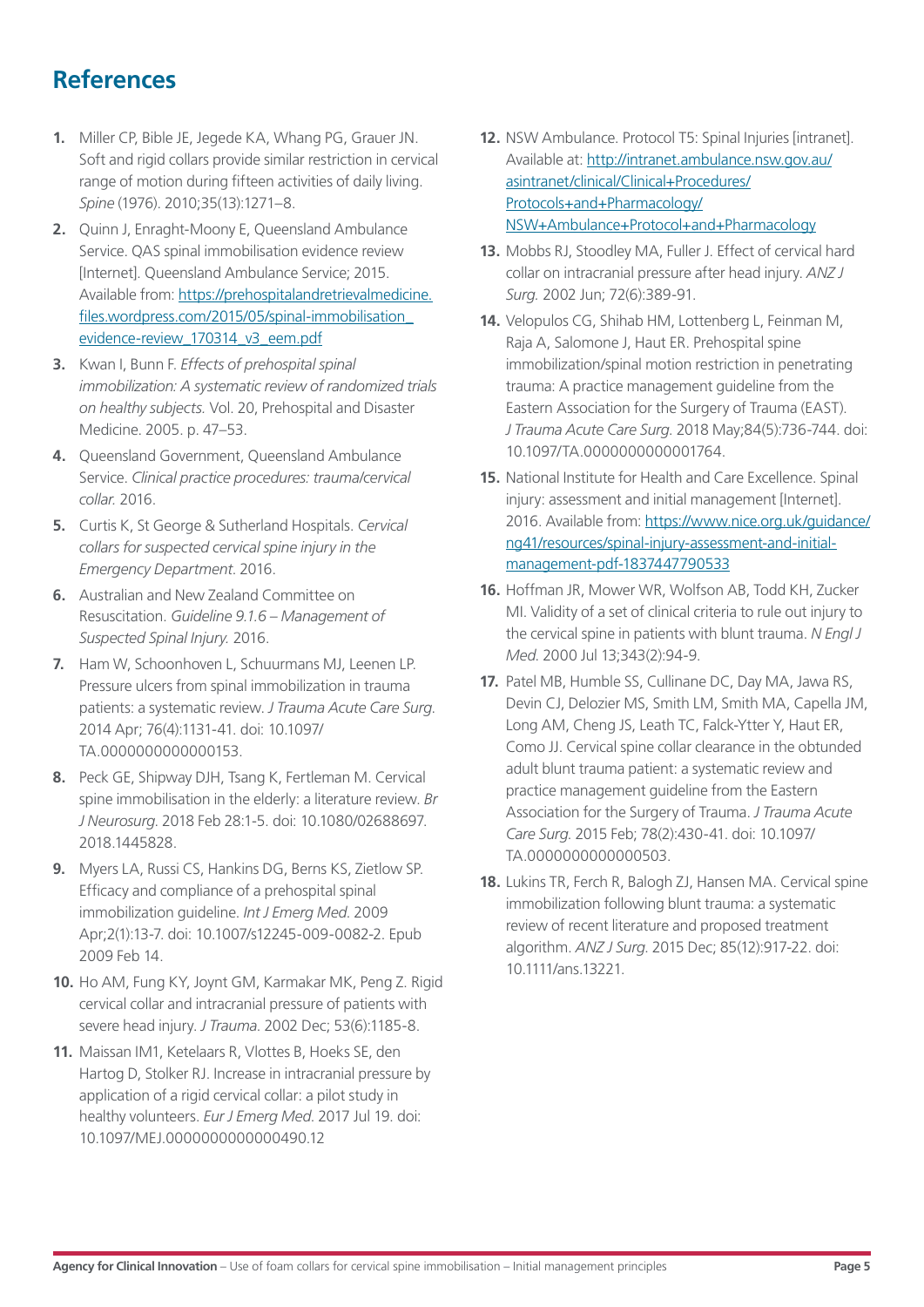### <span id="page-9-0"></span>**Appendix: Example of LHD-based policy and procedure document**

The following information has been adapted with permission from the SESLHD and ISLHD procedure on the use of foam collars in the suspected cervical spine injured patient, titled Foam Collars: Guide to the use of in patients with suspected cervical spine injury in the prehospital and Emergency Department setting.

#### **Statement**

A cervical collar is an orthopaedic device that may be used to physically and consciously acknowledge the potential for cervical spine injury. There is a lack of evidence for the efficacy of spinal immobilisation in the prevention of spinal cord injury (SCI). There is evidence however that rigid cervical collars lead to significant complications and morbidity when used to immobilise the cervical spine. These complications and difficulties with rigid cervical collars include: significant discomfort, time delays, tissue ulceration, increased intracranial pressure, impaired respirations, and in some cases the rigid cervical collar actually causing spinal injury.

The ACI (Institutes of Trauma and Emergency Care) are following the lead of Queensland's state-wide tertiary referral centre for spinal injuries, the Queensland Ambulance Service, major Trauma centres in NSW, ACT and the Australian and New Zealand Committee on Resuscitation. These sites, as well as many senior clinicians throughout NSW have considered all the available evidence and concluded the adverse event rate of rigid stiff neck collars significantly outweighed the potential benefits of this form of immobilisation.

The foam cervical collar is a disposable single use device made from soft, open-cell foam plastic with a cotton stockinette cover and touch tape closure. It is recommended services supply foam collars in small (40cm/7.5cm), medium (50cm/10cm) and large (52cm/12.5cm) sizes.

#### **Aim**

To describe the process of assessing suitability and applying a foam collar.

The aim of the foam cervical collar is to act as a marker for staff to apply spinal care principles whilst minimising equipment related adverse events.

#### **Target audience**

Prehospital, medical and nursing staff assessing and caring for patients with a potential cervical spine injury in the prehospital and Emergency Department settings.

#### **Responsibilities**

The following indications and contraindications should be considered by the ambulance officer, nurse or medical officer assessing the patient. The most common scenarios are outlined below.

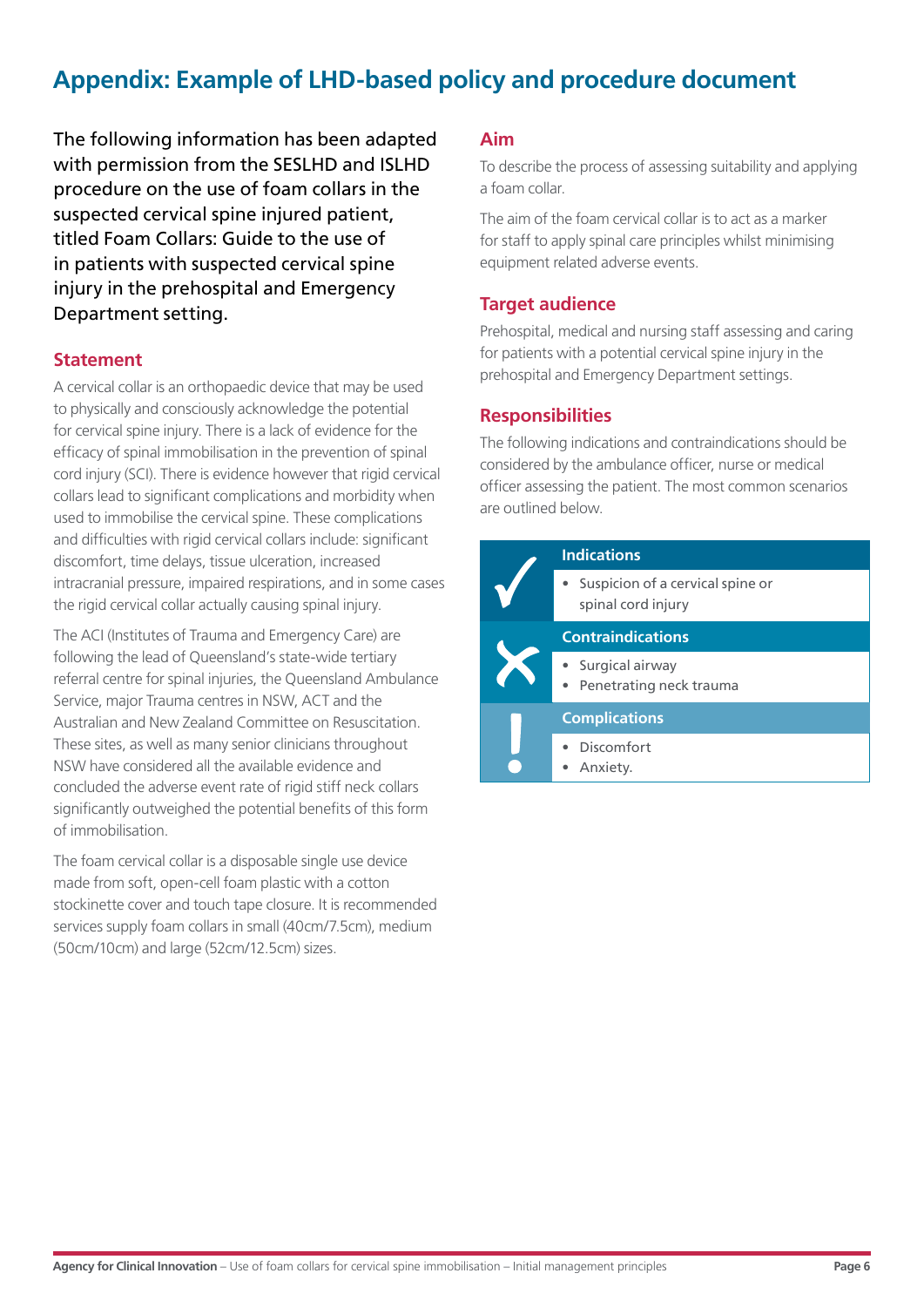#### **Scenario and course of action**

- **1.** Patient is managed in the prehospital setting and has a foam collar placed because of suspicion of or known spinal cord injury (SCI) → leave foam collar in place and manage with full spinal precautions  $\rightarrow$  when definitive imaging/diagnosis made, apply locally agreed collars such as Philadelphia or Miami J collars.
- **2.** Patient arrives via ambulance with rigid collar → transfer to ED bed  $\rightarrow$  apply padding under occiput (adults) or under torso (paediatrics)  $\rightarrow$  expedite assessment using decision support tools  $\rightarrow$  if unable to clear the cervical spine, change to foam cervical collar.
- **3.** Unconscious patient arrives via ambulance with rigid  $\text{collar} \rightarrow \text{transfer}$  to ED bed  $\rightarrow$  apply padding under occiput (adults) or under torso (paediatrics) ➔ likely to undergo expedited imaging  $\rightarrow$  if cervical bony injury identified on CT, apply Philadelphia collar and refer to neurosurgery for advice  $\rightarrow$  if no cervical bony injury identified, apply foam cervical collar and lateral support (sandbags). Once patient in ICU – follow ICU protocol.
- **4.** Patient has obvious spinal cord injury (limb weakness/ deficit) or bony injury identified on imaging  $\rightarrow$  apply Philadelphia collar ➔ apply padding under occiput/torso – await neurosurgical advice.
- **5.** Patient presents to ED/UPCC with no collar → does not meet NEXUS / c-spine clearance criteria ➔ apply foam cervical collar ➔ position patient supine on bed and apply padding under occiput/torso.

#### **Applying a foam cervical collar means to continue spinal care precautions**

(log roll with inline stabilisation +/- sandbags)

#### **Additional information**

- **1.** The ends of a correctly sized collar should meet/slightly overlap at the back of the patient's neck.
- **2.** The foam collar can be trimmed to fit and re-covered with the additional cover supplied.
- **3.** In adults, padding under the head (approximately 2cm) may optimise the neutral position.
- **4.** In children, padding under the torso (dependent on size and age) may optimise the neutral position.
- **5.** If not contraindicated (e.g. pelvic or thoracolumbar spine fractures), the head of the bed should be elevated 30 degrees to aid comfort, swallowing and respiratory function.





Source: Used with permission courtesy of Professor Kate Curtis, SESLHD